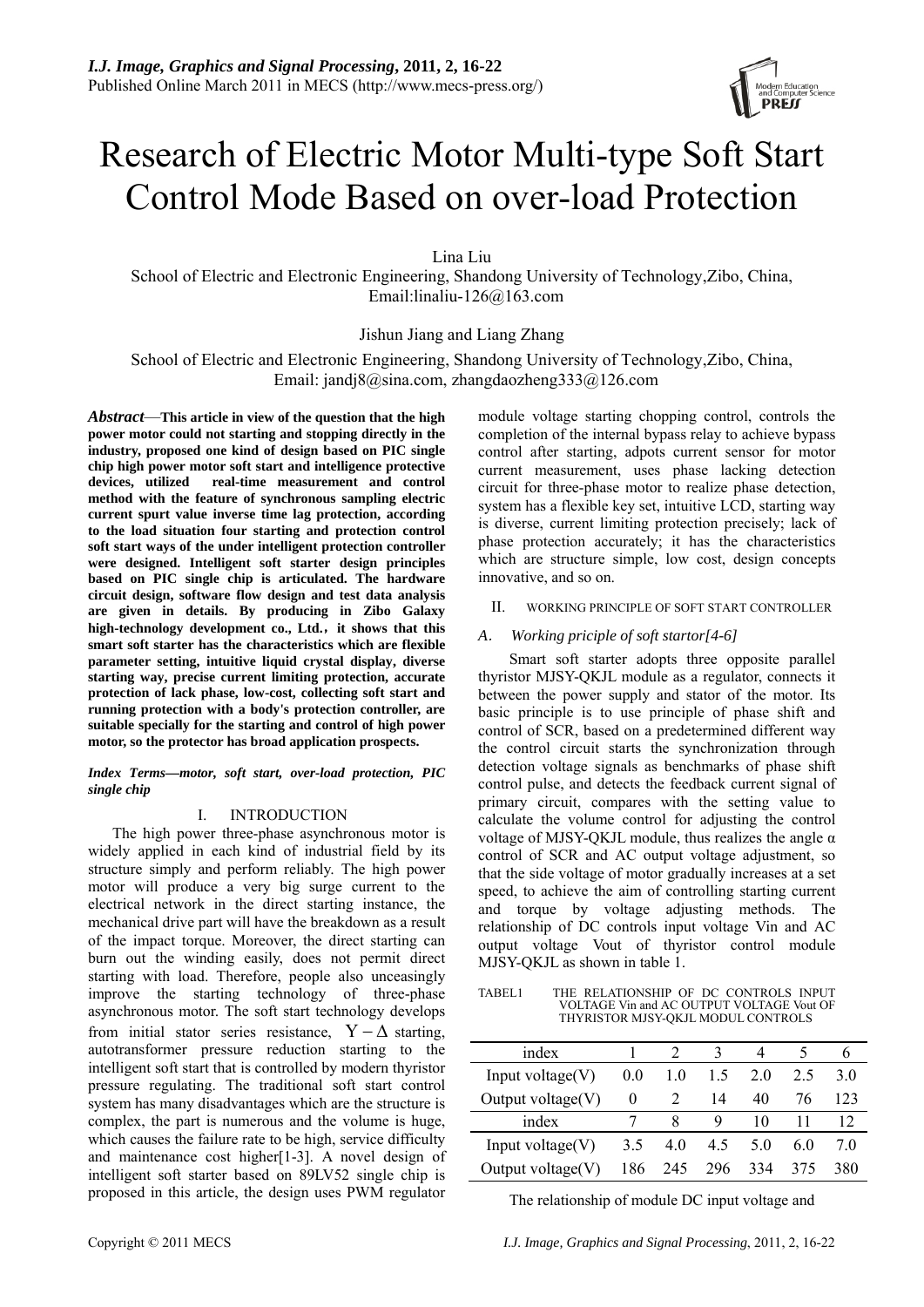AC output voltage is nonlinear relations, piecewise linear approach can be used to calculate the relationship between inputs and outputs precisely. When the motor completes starting and reaches rated voltage, the motor can directly connect to the power system for running through isolator controls the closing of the three-phase bypass relay. Due to the soft starter is electronic voltage regulator and detecting the current, therefore also has the functions that heat protection on the motor and soft starter, limiting the impacts of torque and current, protections of three-phase power imbalances, phase lacking and phase breaking, and so on. After overload protection tripping, the soft start again breaks connection in a short time, the module gives off heat seriously, requires certain radiation time, establish certain restoration time to guarantee the soft start could not start in the restore time, normally the time interval is settled at 3~5 minutes.

#### *B*. *Starting modes of soft startor*

There are four soft starting modes that are current limiting starting, voltage ramp starting, voltage ramp and current restriction soft starting, kick torque starting. According to different load and specific use conditions the user can select different starting mode to achieve optimization combination of starting current and torque.

(a) The current limiting soft start control mode uses the electric current negative feedback closed-loop control, the given value is the limited current value, uses current transformer detect the actual value of armature current, the deviation of them is used by PID regulator to calculate the value of exports *U*(k), then the control voltage of the MJSY-QKJL module is adjusted by *U*(k), therefore, adjusting initial starting not surpass the user setting value is realized by the electric current loop. When starting, the electric current rise to the setting value by certain slope, after that the maintenance is constant until the starting finished. Then the bypass relay puts into work, the thyristor MJSY-QKJL module stops working. The restriction value of electric current may be adjusted according to the net load situation, the range of set value is 1 to 5 times of the motor rating current Ie. In this mode, the starting current is small way, according to demand the adjustment can be marked, has small influence to the electrical network, adapts in overwhelming majority application situation.

(b) The mathematical model of voltage ramp soft starting control mode as equation (1),

$$
Ua = (Ue - Ur)^*t/Tr + Ur \tag{1}
$$

In equation(1), Ua denotes the output voltage of voltage ramp soft starting pattern, Ue denotes the rated phase voltage, Ur is the initial voltage of soft starter output, Tr denotes the soft starting time of the soft start controller, t denotes the current time in the soft start time. Then according to the setting soft start time t elevates the output voltage smoothly until the rated voltage Ue is obtained along with elevation of output voltage, the rotational speed of electric motor increases unceasingly until achieves the rated speed, finishes until the starting end. Then the bypass relay puts into work, the thyristor

MJSY-QKJL module withdraws work.

(c) The voltage ramp and current restriction soft starting control mode concentrates the merits of the first two kind of starting pattern, the output voltage roses steadily according to the setting starting time, simultaneously the output current increases by certain speed, when the initial starting current increases to electric current restriction value Im, the electric current maintains constant, finishes until the starting end. Then the bypass relay puts into the work, the thyristor MJSY-QKJL module withdraws work.

(d) In kick torque soft starting control mode, Tk expresses the time on which exerts the kick initial voltage Uk, generally the set value is 3 seconds, the initial voltage is Uk =300V, when  $t \leq Tk$ , the soft start output voltage is Ua= Uk. when  $\triangleright$ Tk, the Ua is shown in equation (2), as follows

 $Ua=(Ue-Ur) * (t-Tk)/(Tr-Tk) + Ur$  (2)

Where Ua is the soft start output voltage, Ue denotes the rated voltage, Ur is the initial voltage, Tr is the soft start time, Tk is the kicking time, t is the current time; Kicks the torque soft start pattern is mainly applied on the load motor which static resistance is quite big, through exerts an instant big starting torque to overcome the big static friction. Under this pattern the output voltage achieves the set kick voltage (Uk) rapidly, when reaches the set kicks time kicks time (Tk), the voltage reduces to the initial voltage, according to the set starting time elevates the output voltage smoothly again until the rated voltage Ue is reached, finished until the starting end. Then the bypass relay puts into work, the thyristor MJSY-QKJL module withdraws work.

## *C*. *Stoping modes of soft startor*

 There are two stop modes of soft starter, one is voltage ramp stopping, the other is emergency stopping.

The voltage ramp soft stop mode is suitable in the situation that electrical machinery load requests steady slow parking, first puts through the thyristor MJSY-QKJL module, entire breakover 0.1 second later, separates the bypass relay, then the breakover angle of the thyristor MJSY-QKJL module reduces gradually, the running voltage reduces gradually, the mathematical model of voltage ramp soft stop mode shows in equation (3), as follows

$$
Ua=Ue^*(Ts-t)/Ts
$$
 (3)

Ua is the output voltage of soft stop, Ue denotes the rated voltage, Ts is the soft start time, t is the current time; Completes the electrical machinery to stop steadily by realizing relay separation on zero voltage.

The emergency stop mode is suitable in the situation of power failure suddenly and emergency stop, first puts through the thyristor MJSY-QKJL module, entire breakover 0.02 second later, separates the bypass relay, then shutdown thyristor MJSY-QKJL module quickly, lets the electrical machinery stop fast, realizes relay separation on zero voltage, therefore the situation in which the electric spark maybe produce while the relay is separated instantaneously has been eliminated, thus the relay life is lengthened.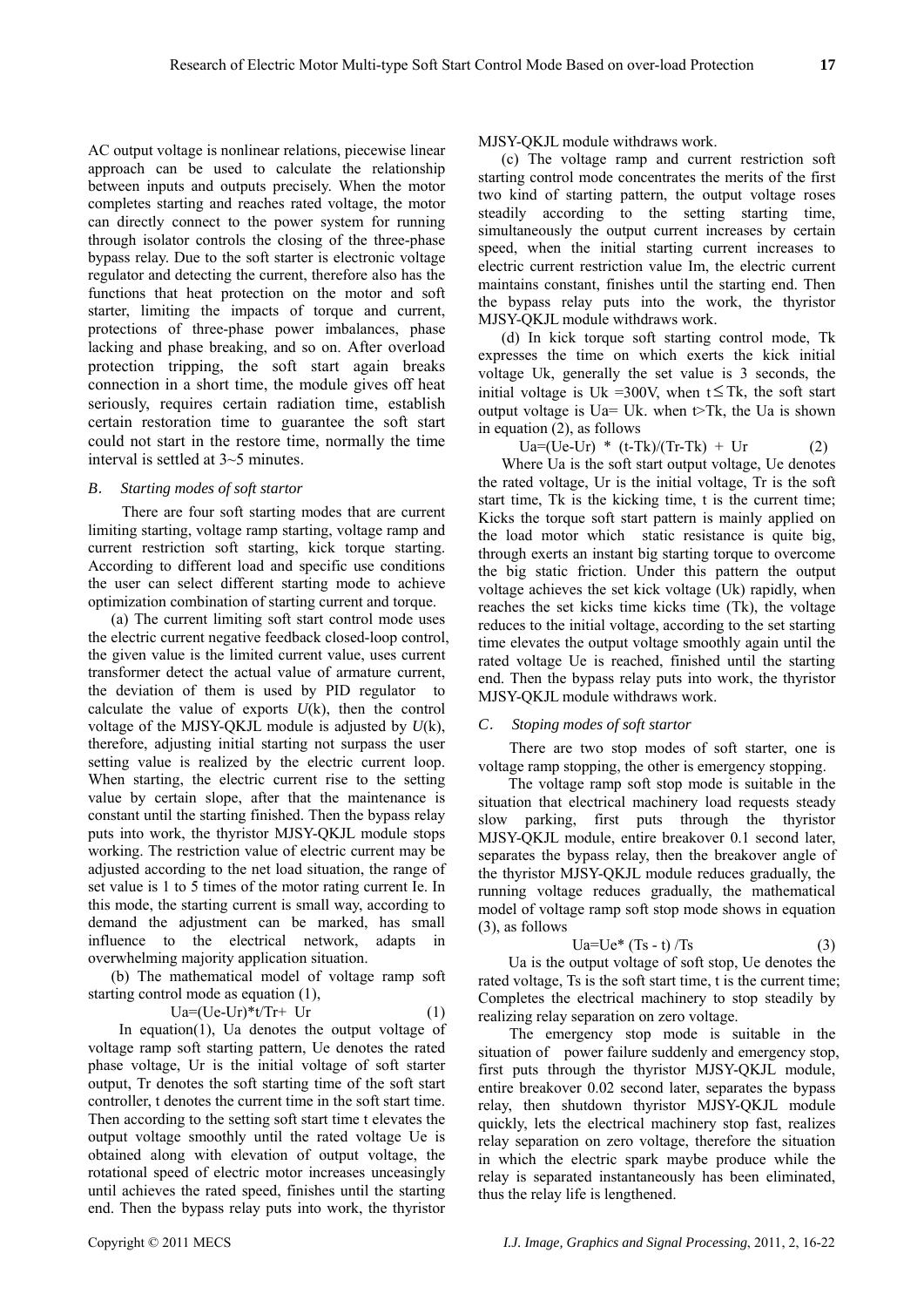#### *D*. *Principle of curren measurement*

The measurement of three-phase current effective value Ia, Ib, Ic uses LF398 retainer to carry on synchronous sampling to A, B, C three-phase alternating current, controls the LF398 retainer using switch quantity to realize the sampling synchronous maintains, the sampling period is set as 0.5 millisecond, obtains electric current spurt value  $Uai(k)$ ,  $Ubi(k)$ ,  $Uci(k)$ separately, through multi-way switch cut each sampling period  $\tau$  synchronous gathering spurt value of three-phase current, each alternating current cyclical T surveys 40 groups of sampling points, then through the equation (2) calculates the armature current.

Calculation formula of current effective value is

$$
I = \sqrt{\frac{1}{T} \int_0^T u_i^2(t) dt}
$$
 (1)

After discretized the equation is

$$
I = \sqrt{\frac{1}{n} \sum_{k=0}^{n-1} u_i(k\tau)}
$$
\n(2)

Where Ui is electric current spurt value, T is the period of AC current,  $\tau$  is the sampling period, n is the number of sampling points. I is th effective value of AC current.

#### III. THE DESIGH OF SOFT START CONTROLLER

# *A*. *Structure of the system*

Integrated control system is based on the PIC16F916 single chip, PIC16F916 chip has a 28-pin, a highly stable 8 MHz internal oscillator, 14 KB Flash program memory and up to 352 bytes RAM and 256 bytes digital EEPROM, chips with under-voltage reset functions, enhanced watchdog timer (WDT), programmable low voltage detection, 3 timers, and 2 capture/compare/PWM modules, the external circuit is simple. PIN RA0-RA7,RB0-RB7,RC0-RC7 may as a general I/O and LCD analog output. I/O port number is 24. External interface circuit using the I2C bus structure, is a cost-effective 8-bit single chip that is more suitable to switch quantity input signal detection. The structure of system as shown in Fig.1.



The Integrated controller hardware design mainly includes six big modules, the three-phase lacking examination electric circuit module, the LCD liquid crystal display electric circuit and the keyboard sweep circuit module, serial storage and watchdog X25045 electric circuit module, bypass relay control and switch quantity input output circuit module, three-phase current examination electric circuit module, serial DA output controls thyristor MJSY-QKJL module. The working principle of soft start controller, through the pressed key sets the ratio of current transformer, the starting way, the starting voltage, the initial starting current, the starting time, and so on stand-by time, and records them in X25045. Then select the start button, go to the set starting state, with the increasing of the output voltage the motor speeds up to the rated speed, after the starting end the bypass relay puts into work, thyristor MJSY-QKJL module exits. When the motor working is finished, select the stop button, enter the set soft stopping state, thyristor modules MJSY-QKJL breakover rapidly, disconnect the bypass relay, through serial DA controls thyristors MJSY-QKJL module to implement the declining of motor voltage, speeds down until the speed drops to zero, soft stop finishes. The soft start controller has the functions of flexible key setting, intuitive liquid crystal display, diverse starting way, current limiting protection and lack of protection, etc.

#### *B*. *LCD display and Key-press*

#### LCD Display:

The LCD display adopts HS12864-15B LCD display driver chip of HOLTEK to achieve 4 lines of 16 characters per line LCD digital display and Chinese character prompt. HS12864-15B is a built in Chinese character library memory LCD driver, which includes control and timing circuits, display RAM, LCD driving and bias, watchdog timer, etc.

The characteristics of HS12864-15 series Chinese graph liquid crystal display module are mainly decided by its controller ST7920. At the same time ST7920 takes the controller and driver, it may provides 33 group com outputs and 64 group seg outputs. Under the driver ST921 coordination, may actuate 256×32 lattice liquid crystal mostly.

HS12864-15 serial products of the Chinese rises industry limited company are HS12864-15 (to have V3.0 and V4.0 edition circulation market),HS12864-15B and HS12864-15C.

The hardware characteristics of HS12864-15 serial products as follows:

- provides 8, 4 bit parallel connection and serial interface may choose
- parallel interface adaptive M6800 succession
- automatic power source to start reset function
- construct vibration source internal
- 64×16 bits character display RAM (DDRAM to be most 16 character ×4 lines, LCD demonstrated that scope 16×2 lines)
- 2M bits Chinese font ROM (CGROM), altogether provide 8192 Chinese fonts(16×16 lattice)
- 16K bits half-width font (HCGROM),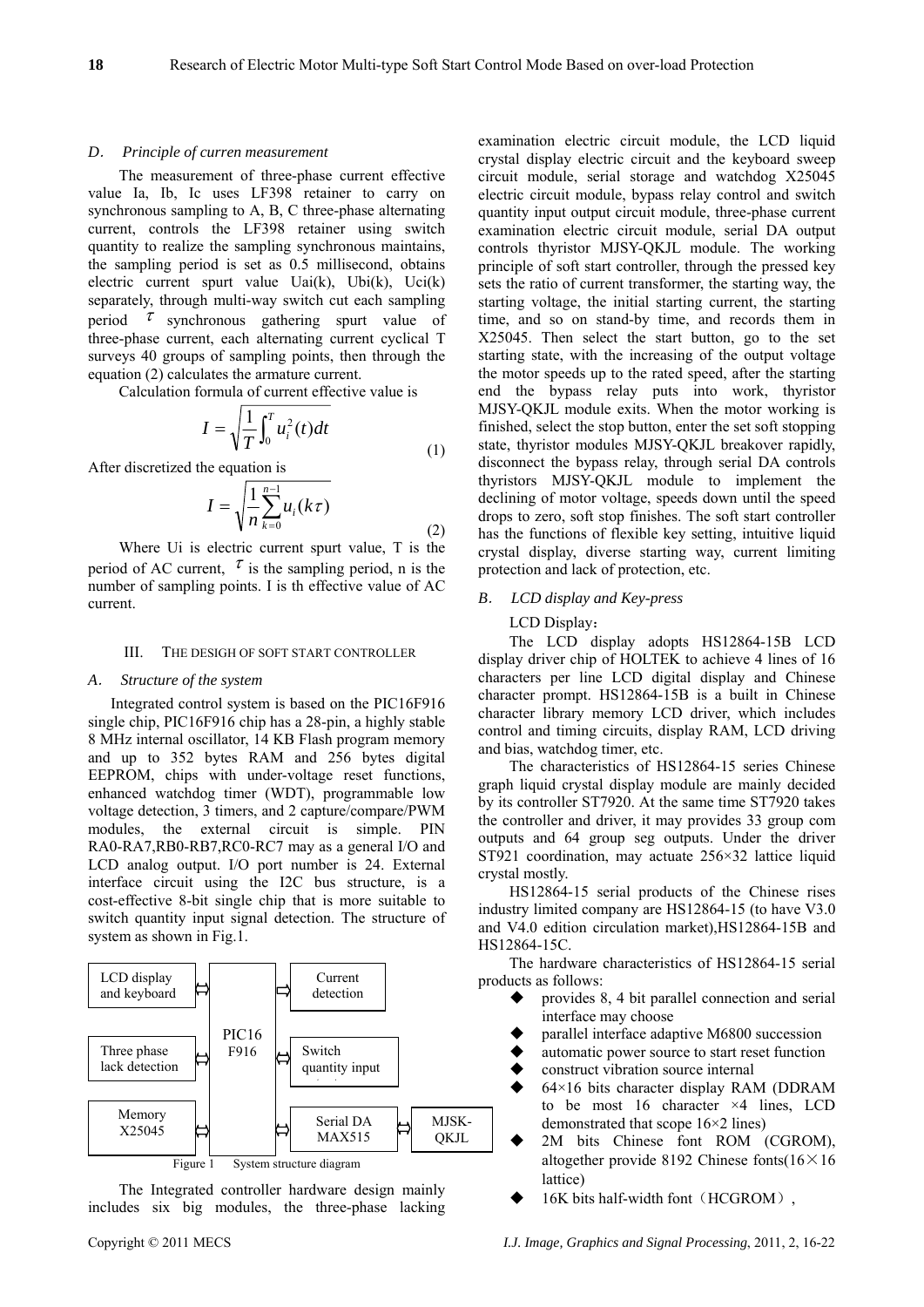altogether provide 126 English fonts( $16 \times 8$ lattice)

 $64 \times 16$  bits character generation RAM  $(CGRAM)$ 

The software characteristics of HS12864-15 serial products as follows:

- writing and graph mix demonstration function
- $\bullet$  picture elimination function<br> $\bullet$  cursor homing function
- cursor homing function
- display open/close function
- cursor demonstration/hideaway function
- demonstration typeface twinkle function
- cursor shifting function
- demonstration shifting function
- vertical picture revolving function
- fiber demonstration function
- dormancy pattern

It uses serial interface between PIC16F946 and itself, just three wires. RB4, RB5, RB6 and RB7 of PIC16F946 connects to foure pin respectively to control the Refresh display RAM buffer. As shown in Fig.2.

Key-press Control:

The controller has a total of eight key-press, unlock, set, increase, decrease, confirmation, start, stop and emergency stop. The key-press function divides into three big functions: parameter establishment function, start or stop function, protection and unlocking function.

 The establishment function, under the stopped state, simultaneously presses down "establishment" key and "increases", enters sensor parameter establishment and whether have external connection pressed key control establishment. Under the stopped state, simultaneously presses down "the establishment" key and "reduction", enters the soft start way and parameter establishment; This time screen prompt: the current state is establishment state, and the established parameter twinkle, establishes the parameters in turn which are starting way, starting time, starting voltage, soft stop time, nominal current, current limiting electric current and so on, press once again the key to confirm, then completes soft start way and parameter establishment, enters the stopping state.

 Start or stop function, at this time the screen demonstration is stopped state, current state: stop, starting way: pitch, starting time: 10 seconds. Soft stop time: 20 seconds, nominal current: 300 A, current limiting electric current: 500 A, whether there is outside connection pressed key control: does not have. Press the "starting" the key, the motor enters soft starting condition, liquid crystal display size of initial firing current and starting time, when the starting time reduces gradually until 0 seconds, bypass relay closed, completes the start-up procedure, the motor enters rated voltage active status, and enters the overflow protection monitor state, this time liquid crystal display the motor's actual movement armature current. Press "stop" key, motor enters soft stopping state, first puts through the control thyristor MJSY-QKJL module, then separates bypass relay, according to the set soft stop time drops the voltage gradually until stop. Presses down emergency

stop key, enters fast emergency stopping status, soft start stop emergently in 2 to 4 seconds. In starting and stopping state, if has external connection key-press control, through external connection key-press control motor's soft start and soft stop, then the "starting" and "stop" key does not have an effect, but emergency stop still has an effect.

 Protection and unlocking, when the electrical machinery presents breakdown, motor under running status enters emergency stop condition, after stopping the system presents the following prompt: current condition: malfunction; breakdown 1: The system failure instructed; breakdown 2: phase lack protection instruction; breakdown 3: overflow protection instruction. Presents any kind of breakdown, the electric motor is at the stopped state, cannot start, and instructs the breakdown type, and is at the protection status, waited for engineers fix the current breakdowns. After trouble shooting, presses down the solution latch key, the failure indication automatic withdrawal, enters the parking instruction condition. As shown in Fig.2.

# *C*.*RS485 Communication*

MAX487 chip can implement RS485 communication control of integrated controller. MAX487 chip has RS485 communication protocol. It can take 128 hypogenous computers. Its transmission distance is greater than 1km and its transfer rate is up to 250kb per second. The integrated controller connects with the unit controller through the RS485 bus. That is to say, whose address is called, the watt-hour meter package the information and checkout code and then upload to the power management computer. DE of MAX487 is the transmitter power. The transmitter works when DE is1. DI is input and A, B is outputs. When DE is 0, stop sending and the output is high resistance. RE is the input power. The receiver works when RE is 0. A and B are inputs and RO is output. When RE is 1, the receiver is prohibited and RO is the high resistance state. Therefore, we adopt Half-Duplex communication and connect DE and RE to RC5 of PIC16F916 through which to control the transceiver working condition.

## *D*.*Curremt Detection and Overflow Protection*

The three-phase current of electric motor after Hall electric current sensor examination, passes through TL084 emitter follow output, Uai, Ubi and Uci connects to three signal input ends of PIC16F916 separately, the three input ends RA0, RA1 and RA2, take advantage of the tablet in triple 10-bit A/D conversion, current data acquisition is realized, detecting three-phase current of high power motors is completed.

After the motor starts, uses the bypass relay connect the motor's main circuit, regarding the motor electric current, according to continuously overloads 1.5 time of nominal current protection movements in 5 minutes, overloads continuously 2 time of nominal current protection movements in 3 minutes, overloads continuously 3 time of nominal current protection movement in 1 minute, overloads continuously 4 time of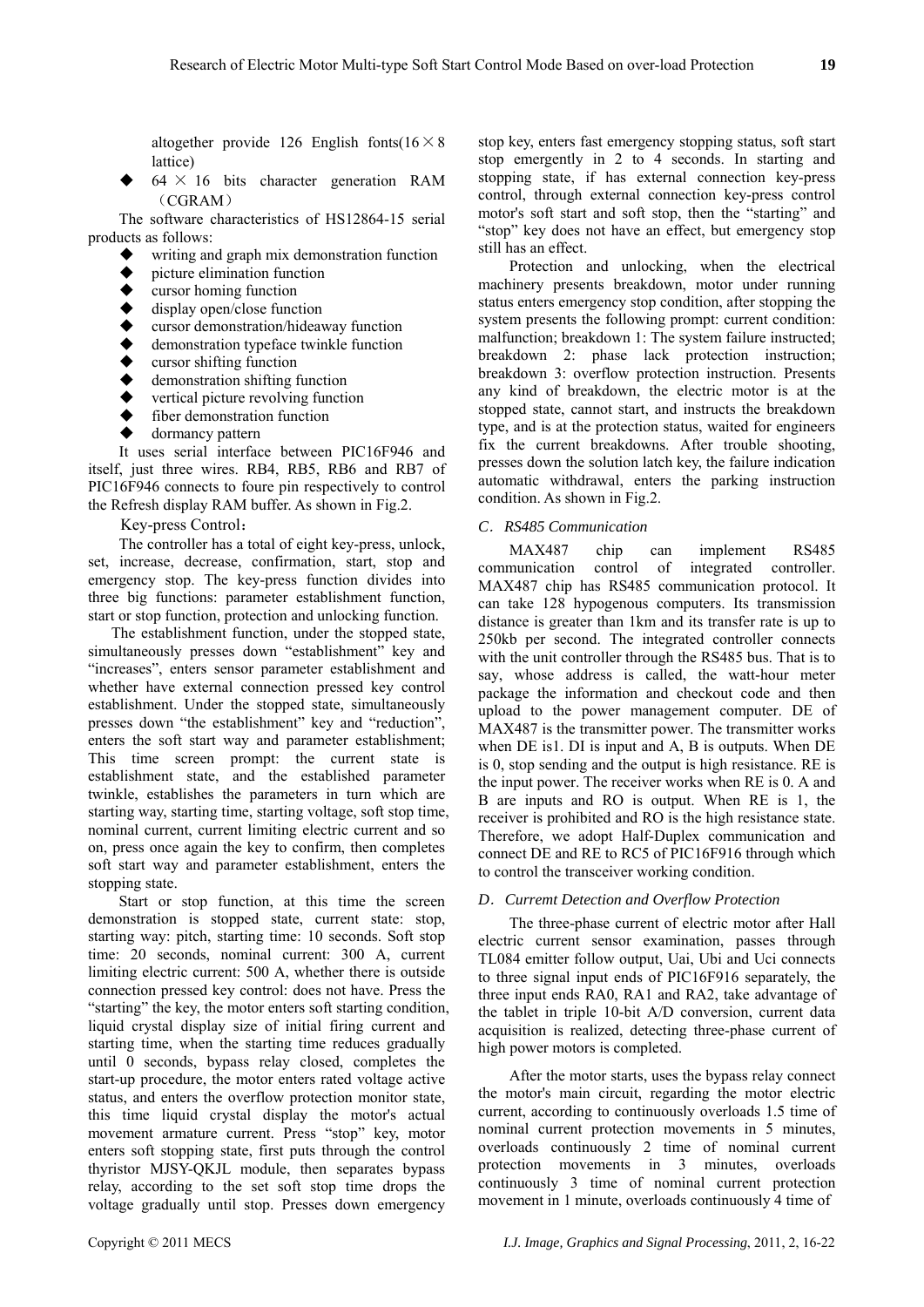nominal current protection movements in 30 seconds, overloads continuously 5 time of nominal current protection movements in 10 seconds, to 6 time of nominal current protection movements in 5 seconds. During the design to the following several points should be pay attention to:

(1) After the electric motor soft start had ended enters the fixed active status, analyzes whether to overload, the overload protection moves, thus electric motor overload protection characteristic only shunts the characteristic of the motor initial firing current, can guarantee its normal work; But its operating time cannot be too long, its characteristic can only be able to play overload protection role under the motor thermal characteristics.

(2) Overload protection instant working current should be slightly bigger than the motor start surge current. Such as, some protective device belts overload instant holding function, then its working current should be big somewhat compared to initial firing current peak value, be able to cause the motor normal starting, therefore when the motor uses kick starting, allows 4 to 5 times of the nominal current to overload does not surpass 3 seconds to kick starting.

(3) Operating time of overload protection should be small spot compared to the wire thermal characteristics, be able to have supply line reserve protection function. The overload protection and short circuits protective device sychromesh for general overload protection not to have the breaking short circuit current ability. Once has a short circuit in the movement, needs short circuit protective device which series in main circuit cut off the circuit. As shown in Fig.2.



Figure 2 Part of the circuit diagram of soft startor

## *E. Control of Thyristor MJSY-QKJL Module*

 Thyristor MJSY-QKJL module is a DC voltage controlled three opposite parallel pressure regulating and control module produced by Zibo Galaxy high-technology development co., Ltd., the relationship of DC control voltage Vin and AC output voltage Vout as shown in table 1. Using the serial output of serial DA converter MAX515, through zooming and filtering the DA output connects to the control voltage Vin of MJSY-QKJL module, and adjustment of the output voltage Vout is achieved. The resolution of serial D/A converters MAX515 is 10 bit, settling time of voltage

output is 20 ms, supply voltage Vcc is 5V. DI denotes serial data input, SL is the serial shift pulse input, CS the chip selecting input, low level valid. The wiring is shown in Fig.2.

## *F*.*Phase Lack Detection and Input Ouput of Switch Quantity*

Phase detection adopts three-phase voltage Va, Vc, Vb, respectively and neutral V0, leads signals respectively through 75K resistance and diode half-wave rectifier and capacitance filtering accesses to the optical isolator, the wiring diagram is shown in Fig.3, passes the isolator EL817, three-phase voltage switch quantity accesses RA3, RA4, RA5 pin of PIC16F916. Switch quantity processing adopts isolator, high-speed 6N137 and common EL817 optical isolator is utilized in the system. Data acquisition and output using high-speed optocoupler 6N137 isolation. Input and output of the switch quantity using EL817 isolation, isolator controls the solid state relays directly, completes bypass relay control and sound-light alarming control. Using isolator by optical coupling signal transmission, the system anti-interference ability is improved.



## *A*. *Resource Allocation of Software Program of the System*

The soft start controller uses the PIC16f916 single chip circuit to carry on control. Software program of soft start controller mainly includes eight modules that are initialization and main procedure, internal serial storage read-write procedure, data collection and processing procedures, the interrupt handler, the timer handler, HS12864 display and control program, DA output and bypass relay control program, system self-detection and software anti-interference. Resource allocation of system interrupt uses INT interrupt to interrupt keyboard scanning, timer T0 used for scheduling 100ms, T1 schedules 1 second.

#### *B*. *Design of Program Modules*

The main program module of starter working process is shown in Fig.3, each power-up should be initialized, initialization includes the set of PIC16F916 single chip timer, interrupt and so on, write control words of the serial storage chip X25045 and serial LCD driver chip HS12864. New starter's the initial work of new starter should set the initial value of X25045, includes the starting mode, starting voltage, starting current, starting time, stopping time, etc. Four starting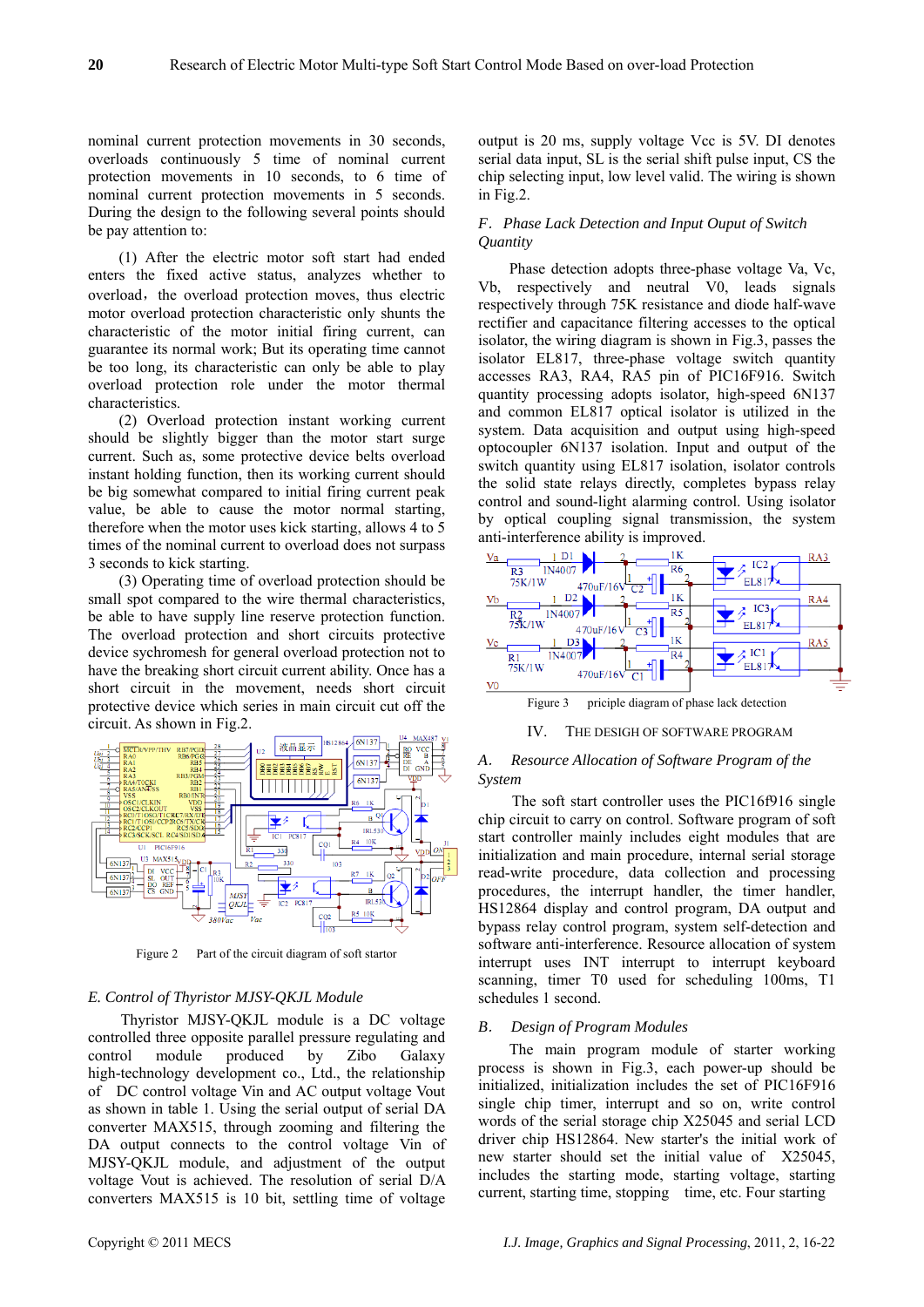way is set in the system, according to the set starting way and starting parameters the computer performs soft start and soft stop control. 16-bit LCD alternately displays the information of start parameters. If power supply fails, the power saver program will be performed, bypass relay blocked quickly, enters into the emergency stop. Other modules flow chart are omitted.

# V. TESTING RESULTS

Measurement and running test have been made in Zibo Galaxy high-tech development co., Ltd.. In the stop state, press the "set up" key to enter soft start mode and parameters setting state, according to the LCD cues, set start mode, the starting time, starting voltage, rated current, current limiting current, soft stop time, current transformer ratio and other parameters, and store in X25045. After accomplished the parameter setting, automatically enter stopped state. Press the start key, the motor enters the soft start state, the system response under four different start mode as shown in Fig.5. After soft start process is complete, close the bypass relay, motor enters the running state automatically, the monitoring motor runs on overload current, when the motor overload and even stalling, according to the inverse relationship of the overload rate and time, protect the motor from over current. In the running mode, press the soft stop key, motor enters into soft stop state, first connects the thyristor MJSY-QKJL module, zero-voltage disconnects bypass relay, one seconds later, the control voltage of thyristor MJSY-QKJL module falls gradually until the voltage is zero. The 80kW three phase motor starts under such situations: no-loading start, light loading start, as well as full load start, four kind of voltage current process response curves corresponding with different starting way are obtained as shown in Fig. 5.

Testing results shows that four soft start mode that is current limiting starting, voltage ramp starting, voltage ramp and current restriction soft starting, kick torque starting, according to the motor load choose starting mode, the motor can run in accordance with the set mode and the optimization of starting current and load torque, the smooth starting process, smaller shock current can be achieved. Generally kicks the torque starting way is choose when the motor has full load to start. In the soft start device, current transformer ratio error is less than 0.5%, starting voltage error is less than 1%, starting current error is less than 1%, starting time error is less than 0.1%, stop time error is less than 0.1%, overall startup parameter error of the starter is less than 1%. Especially for high power motor starting.

#### VI. CONCLUSIONS

The article proposed using synchronous sampling electric current value inverse time lag protection feature real-time measurement and control method, both reasonable, convenient provides many kinds of soft start ways and protection features, and may in the good solution the hot memory question under the load unceasingly change situation, because the good electro-



(b) voltage ramp and current restriction soft starting